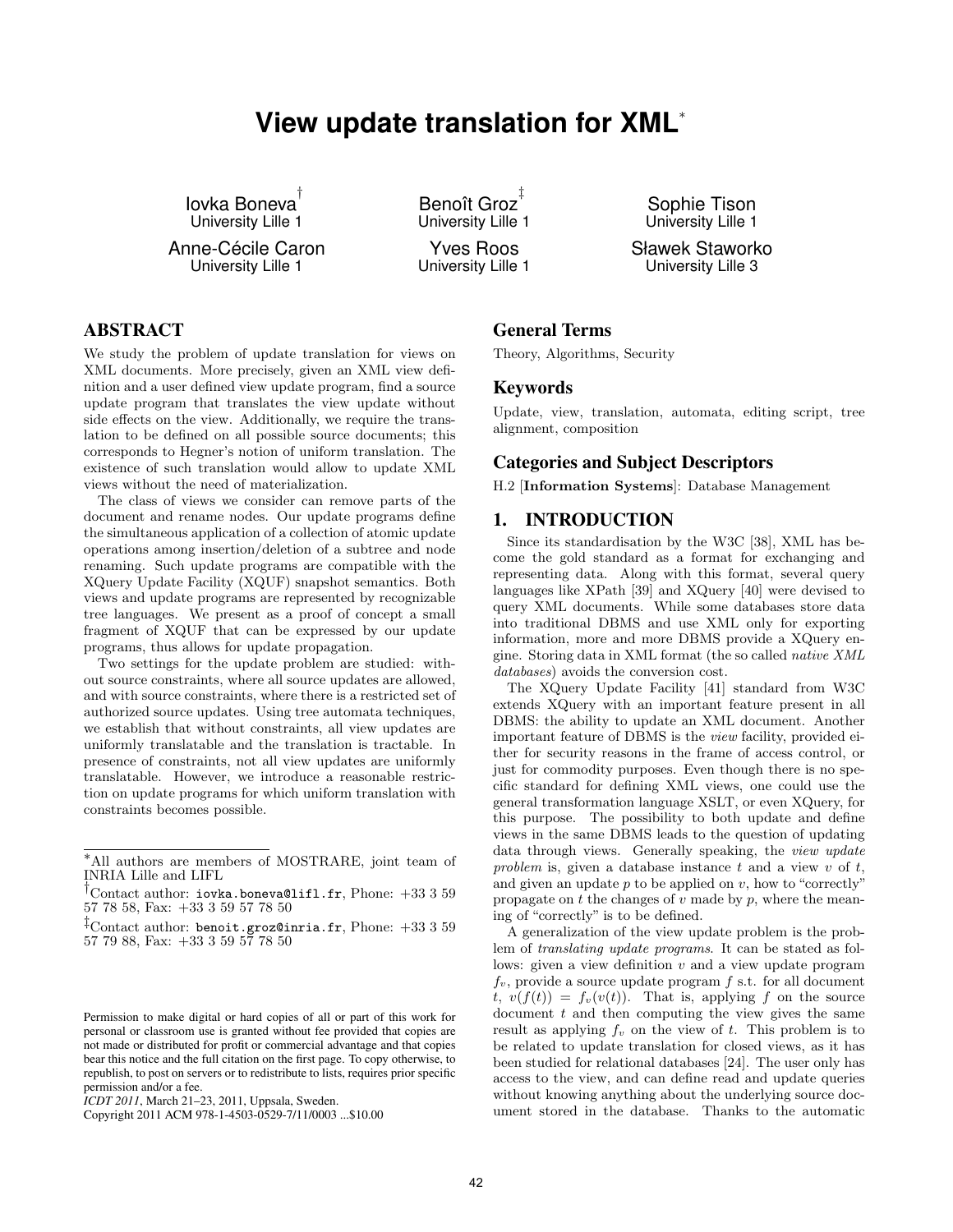translation of view updates, the DBMS can handle user defined updates on views without any visible side effect for the user, and without any need of materialization. This however does not prevent potentially undesirable side effects on the part of the document which is hidden from the user, as for instance deleting some hidden nodes, or adding random hidden nodes. In order to tackle this problem, we consider view updates translation in presence of constraints. A constraint is a set of authorized updates on the source. Then  $f$  is a correct translation of  $f_v$  if it performs only authorized updates.

In our framework, XML documents are modelled as finite unranked ordered node-labeled trees. The views that we consider can relabel nodes and hide some nodes together with the underlying subtree but cannot restructure the document otherwise. This view framework is quite simple, but still useful, e.g., for defining security views, in which the user is allowed to access only to a part of the data. Programs are allowed to perform three kinds of atomic update operations: relabeling of nodes, deletion of nodes together with the whole underlying subtree, and insertion of nodes or constant subtrees. An update defines the simultaneous application of a set of such atomic operations on its input tree, by specifying what atomic operation is to be applied on each node. This definition allows to model the snapshot semantics of the XQUF. An update program is a (recognizable) set of updates; it specifies how each of the trees in its domain should be updated. As our programs are functional, they are called update functions. Both update programs and views are represented by tree automata.

#### *Contributions.*

We establish that, for the class of views and updates we consider, update translation is always possible when no constraints are given. Moreover, the translation can be done in polynomial time under the assumption of inclusion of the codomain of the view update into the co-domain of the view. We show that the family of update programs we present subsumes a small fragment of XQUF. This in particular implies that XQUF updates in that fragment allow for view update translation.

In presence of constraints, update translation is impossible in general. It is even undecidable to test whether a given source update program is a correct translation of a given view update program. However, the translation of a single update (i.e., an update function which domain is a singleton) is possible even in the presence of constraints. We also show that update translation in presence of constraints is possible for a subclass of update programs, namely those that cannot insert an unbounded number of subtrees between two sibling nodes. These are called k-synchronized update programs.

#### *Related work.*

In [35], we have studied the view update problem for a less expressive class of views. We have proposed a method for computing an optimal propagation of a single view update, where the optimality criterion is restraining side effects on the hidden part of the source. An important difference with the current work is that in [35], views are materialized.

The translation of view updates for relational databases has been an active research area for several years, e.g. [10, 3, 13, 21, 12]. Different criteria for correctness of a translation have been considered, as e.g. the constant complement criterion [3], which requires for a complement view to remain constant through updates. The authorized source updates that we define are in the same spirit. In [24], it is additionally required for the translation to be applicable on any possible source document, this is directly implied by our definition of update translation. In [21] are introduced so called dynamic views, which are view definitions coming together with an update translator. A translation is correct (called consistent in the paper) if the view update uniquely determines the source update. The authors characterize the class of correct translations, and show that these are a superset of translations under a constant complement defined in [3].

More recently, in the context of XML, [19, 18] study so called lenses. These are bi-directional tree transformers (view definitions) that provide two operations: get and put. The get operation allows to compute an abstract view of a concrete tree. The put operation takes an updated version of the abstract view, together with the original concrete tree, and correspondingly updates the original tree. This way the view definition itself allows to compute the update propagation. In contrast with our approach, views are always materialized. The expressiveness of lenses and of the views defined in our framework are incomparable. Lenses allow e.g. reordering of siblings, which is not possible for our approach. On the other hand, the visibility of a node in our approach is defined by any recognizable condition on the tree, whereas it only depends on a bounded neighbourhood for lenses.

Several authors consider updating XML views of relational databases [42, 7, 9, 16]. For instance, [7] focuses on translating XML view updates to relational view updates and delegating the problem to the relational DBMS, [42] studies the conditions under which a view update is translatable, and [9] provides algorithms for the translation of a rich class of view updates. There exist numerous approaches storing XML documents in relational databases, e.g. [6, 36], and one could attempt to combine them with the view propagation solutions. However, the complexity of view definitions required to reconstruct the XML documents is beyond the capabilities of the existing propagation solutions.

In [28], the authors propose to propagate view updates by defining a backward semantics of XQuery expressions. Essentially, the backward semantics of an XQuery expression used to define a view is a function which takes the original source document with the modified view and returns an updated source document. The class of views is incomparable with ours, as for instance it allows copying. Because of copying, update propagation is not necessarily side-effect free. Moreover, as for lenses, it requires materialization.

The update translation problem is to be related to so called query rewriting, which is the problem of translating read-only queries. Query rewriting for XML has been studied in e.g. [37, 15, 33, 23].

#### *Organization of the paper.*

In Section 2 we outline generalities on XQUF and tree automata. In Section 3 we define how updates are represented and give some basic properties of updates and editing scripts. We also introduce update functions and present an XQUF fragment that is translatable into our framework. In Section 4 we define views, formally state the update translation problem and solve this problem when no source constraint is given. Section 5 treats the update translation prob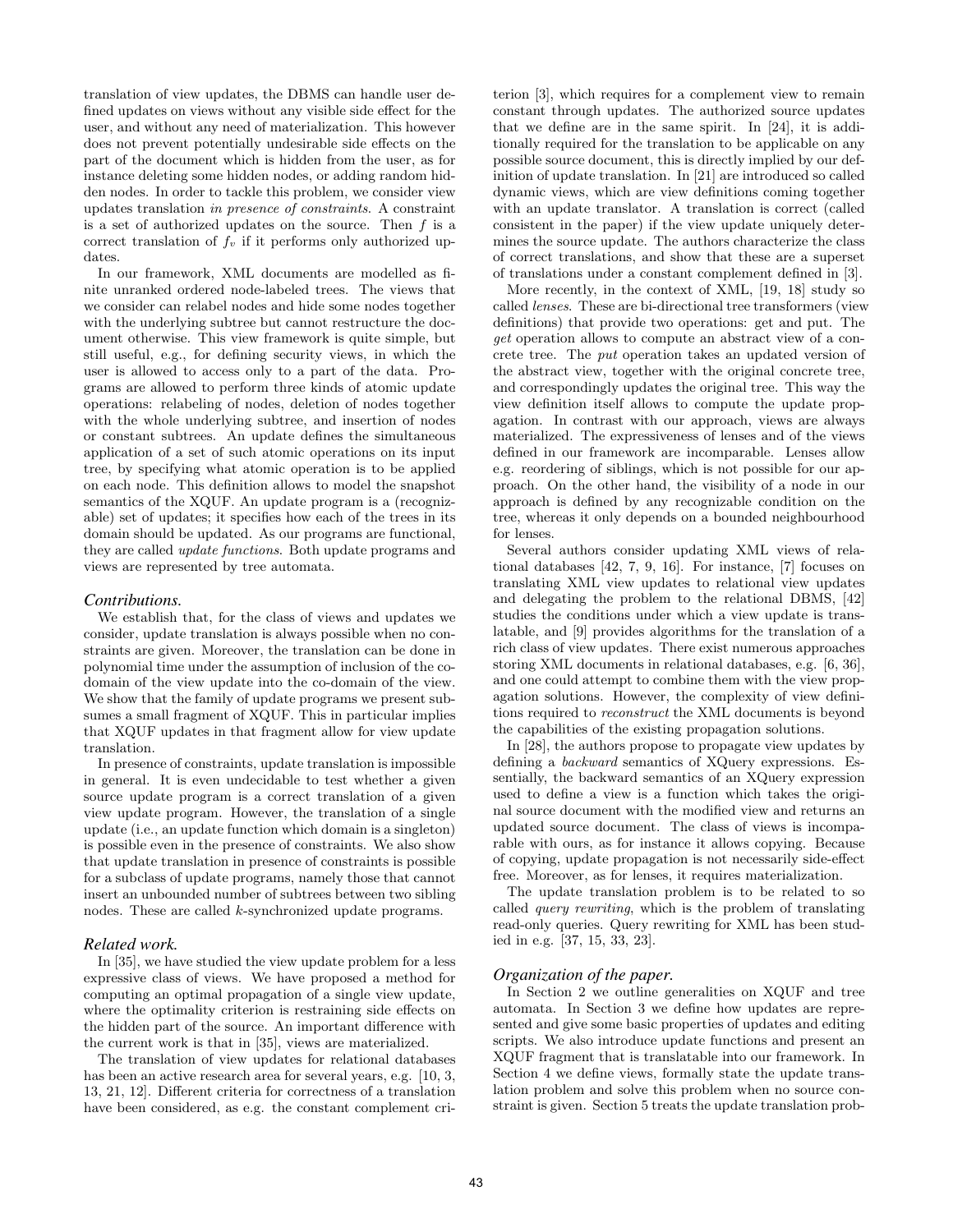lem with source constraints; we show that this problem is not solvable in general. Then we introduce k-synchronized updates and show that, in this case, update translation is possible in presence of constraints. Section 6 concludes and gives directions for future research.

# 2. PRELIMINARIES

# 2.1 XQuery Update Facility

XQuery Update Facility (XQUF) is an extension of the XQuery language, for performing update operations on XML documents stored in an XML database. It means that XQUF is composed of non-updating expressions (classical XQuery) returning a result, and updating expressions returning nothing, like in SQL. It provides basic operations acting upon XML nodes:

- insert a (sequence of) node(s) after/before/as a children a specified node
- delete a (sequence of) node(s)
- rename a node without affecting its content
- replace the children of a node with a sequence of nodes
- replace the value of a node by a string value

Updating expressions are evaluated following the snapshot semantics: the query selects the node(s) to update, and describes the update operations to apply on those nodes; update operations are accumulated into a Pending Update List, and are executed all at once. Consider for instance the update query in Figure 1. It is irrelevant whether the delete is written after or before the insert operation. This query will insert an a(b) subtree before every node on a path  $/r/c$ [.//d], and delete all such nodes. See [20] for a short introduction to XQUF.

> for  $x \in \sqrt{r/c}$ .//d] return delete  $x$ . insert a(b) before  $x$

Figure 1: An update defined with XQUF.

#### 2.2 Trees, automata and morphisms

We consider finite unranked ordered node-labeled trees. Let  $\Sigma$  be a finite set of symbols. A *tree* over the alphabet  $\Sigma$  is a structure  $t = (N_t, \lambda_t)$ , where  $N_t$ , the set of nodes, is a finite non-empty prefix-closed subset of  $\mathbb{N}^*$  such that  $ni \in N_t$  whenever  $n(i + 1) \in N_t$ , and  $\lambda_t : N_t \to \Sigma$  is the labelling function. The node  $\epsilon$  (the empty sequence) is called the root of the tree.  $\mathcal{T}_{\Sigma}$  denotes the set of trees over the alphabet  $\Sigma$ . For convenience, we are sometimes going to present trees using terms. For instance, the tree in Figure 2(c) corresponds to  $r(a, d(f))$ .

We also define the child relation  $ch_t \subseteq N_t \times N_t$  and the following-sibling relation  $\prec_t \subseteq N_t \times N_t$  on nodes: for every  $n, n' \in N_t$ , n' is a child of n, i.e.,  $(n, n') \in ch_t$  iff  $\exists i \in \mathbb{N}$ ,  $n' = ni$ , and  $(n, n') \in \prec_t$  iff there are  $n'' \in \mathbb{N}$ ,  $i < j$  such

that  $n = n''i$  and  $n' = n''j$ . Note that the following-sibling relation is irreflexive.

Given an alphabet  $\Sigma$ , we denote by  $\Sigma_{\varepsilon}$  the alphabet  $\Sigma \cup$  $\{\varepsilon\},\,$  where  $\varepsilon \notin \Sigma$ . For all natural k,  $\Sigma_{\text{edit},k}$  is the set  $\sum_{\varepsilon}^{k} \setminus \{(\varepsilon,\ldots,\varepsilon)\}.$  We write  $\varepsilon$  instead of  $(\varepsilon,\ldots,\varepsilon)$  when the product alphabet  $\Sigma^k$  is clear from the context. We omit the k-subscript whenever it equals two i.e.,  $\Sigma_{\text{edit}} = \Sigma_{\text{edit.2}}$ .

We assume that the reader is familiar with basic notions of tree automata (see e.g. [11]). There exist two generally accepted approaches of defining automata for unranked trees [34]. The first is to represent unranked trees as ranked trees and use automata for ranked trees. The second is to define automata that work directly on unranked trees. Several equivalent models of automata have been proposed in this context, e.g., the model of hedge automaton is accepted as a natural and fundamental model for automata on unranked trees [29]. For sake of simplicity in several proofs, we will follow the first approach: encode unranked trees by binary trees and then use ranked automata. Several encodings have been investigated and in this paper we use the Rabin's first-child next-sibling encoding fcns [31, 26]. Basically, it encodes an unranked tree over  $\Sigma$  into a binary tree over the alphabet  $\Sigma_{\perp} = \Sigma \uplus {\perp}$ , all symbols from  $\Sigma$  having in  $\Sigma_{\perp}$  arity 2, and  $\perp$  being the sole constant symbol. For instance,  $f(a, b, c)$  is encoded into  $f(a(\perp, b(\perp, c(\perp, \perp)))$ ,  $\perp$ ).

It is folklore result that an unranked tree language is recognizable by an hedge automaton iff its *fcns* encoding is recognizable by a binary tree automaton. We will call such a tree language recognizable. In the sequel, we will use indifferently the automaton and the language it represents: when a recognizable (tree) language is given as input of a problem, we suppose the input is a (tree) automaton. Let us note that representation by an hedge automaton is polynomially equivalent to representation by a binary tree automaton for the fcns encodings.

Given a function  $f: \Sigma \to \Sigma'_{\varepsilon}$ , a morphism induced by f is the function that maps every tree t over  $\Sigma$  into the tree  $t'$  over  $\Sigma'_\varepsilon$  s.t.  $t'$  is obtained from t by relabeling every node  $n \in N_t$  as  $f(\lambda_t(n))$ , and then deleting the (resulting) subtrees whose root is labeled by  $\varepsilon$ . We do not distinguish the function  $f$  and the morphism it induces. This notion can be viewed as a very restricted adaptation of the notion of  $(ranked)$  tree homomorphism<sup>1</sup>. Indeed, the morphisms we have defined correspond to a subclass of linear alphabetic (non necessarily non-erasing) tree homomorphisms on the fcns encoding. More precisely, if we note  $f_e$  the linear alphabetic tree homomorphism  $[11]$  induced by  $f$  on the trees over  $\Sigma_{\perp}$ , then  $f_e(fens(t)) = fens(f(t))$ . We get easily the following result.

PROPOSITION 2.1. The image and the inverse image of a recognizable set of trees under a morphism are recognizable sets of trees.

PROOF. The proof is got easily by using the *fcns* encoding and the closure properties of recognizable ranked tree languages under inverse morphisms and linear morphisms. The constructions are polynomial.  $\square$ 

# 3. UPDATES

<sup>1</sup>This can also be viewed as a special case of morphism of forest algebras as defined in [5].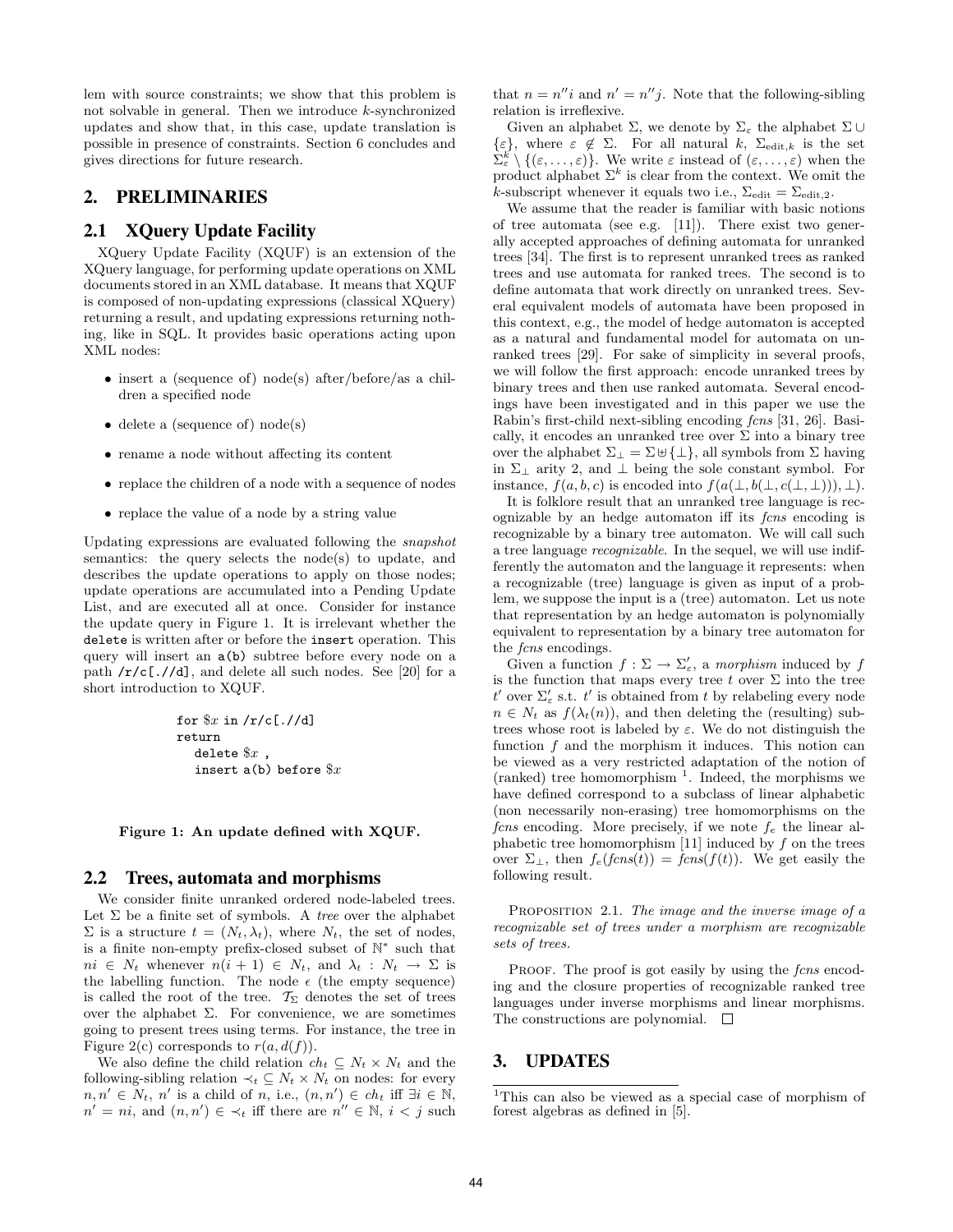

Figure 2: An alignment and two projections.

# 3.1 Updates as editing scripts

To represent updates on trees, we use tree alignments, commonly used for measuring similarities between trees [25].

Definition 1. A  $\Sigma$ -alignment – or alignment for short – is a tree t over  $\Sigma_{\text{edit},k}$ , for some natural k, and satisfying:

- 1. the label of the root of t is  $(r, \ldots, r)$  for some  $r \in \Sigma$ ;
- 2. if, for some node *n*, the *i*<sup>th</sup> component of  $\lambda_t(n)$  is  $\varepsilon$ , then for all node  $n'$  child of n, the i<sup>th</sup> component of  $\lambda_t(n')$  is also  $\varepsilon$ .

A  $\Sigma$ -alignment for  $k = 2$  is called an *editing script*.

In order to understand how editing scripts define updates on trees, let us introduce projections for alignments over  $\Sigma_{\text{edit},k}$ .  $\pi_i^k$  is the usual projection on the *i*-th component, in which sub-trees labeled by  $\varepsilon$  are removed. More generally, for every m integers  $i_1, i_2, \ldots, i_m$  in  $\{1, \ldots, k\}$ , we denote by  $\pi_{i_1,i_2,\ldots,i_m}^k$  the morphism induced by the function that maps every symbol of  $\Sigma_{\text{edit},k}$  onto its elements at positions  $i_1, i_2, \ldots, i_m$ , taken in that order. Sometimes k will be implicit and then  $\pi_{i_1,i_2,\ldots,i_m}^k$  will be denoted by  $\pi_{i_1,i_2,\ldots,i_m}$ . Figure 2 represents an alignment t over  $\Sigma_{\text{edit},3}$  and its projections  $\pi_{1,2}(t)$  and  $\pi_1(t)$ .

Note that by Proposition 2.1, we get directly

PROPOSITION 3.1. Any projection of a recognizable set of alignments is also a recognizable set of alignments.

One can associate each editing script  $t$  with the ordered pair of trees  $(\pi_1(t), \pi_2(t))$ . Therefore, an editing script t defines an update on a tree, taking as input  $\pi_1(t)$  and producing  $\pi_2(t)$  as output. For each node of the input tree  $\pi_1(t)$ , the editing script specifies whether it is to be deleted (label  $(a, \varepsilon)$ , renamed (label  $(a, b)$  with  $a \neq b$ , where  $a, b \in \Sigma$ ), or kept unchanged (label  $(a, a)$ ). A node labeled  $(\varepsilon, a)$  specifies an insertion of a node with label a. In that sense, condition 1 in Definition 1 ensures that the root is never changed, and condition 2 ensures that when a node is deleted, the underlying subtree is also deleted, and that we cannot insert internal nodes, but only whole subtrees.

We wish to make this notion of update more precise, by taking node identifiers into account. Different editing scripts can define the same ordered pair, but we still wish to distinguish them. For example, the three editing scripts  $(r, r)((\varepsilon, b)(a, \varepsilon)), (r, r)((a, \varepsilon),(\varepsilon, b)),$  and  $(r, r)((a, b))$  define the same ordered pair  $(r(a), r(b))$ . Intuitively, the two first insert a b-labeled node and delete an a-labeled node, but they do it in different order. The latter renames an a-labeled node as b. Therefore, the first two are equivalent, and are different from the third one. This is formalized below.

Consider the two morphisms  $\Phi_1, \Phi_2 : \Sigma_{\text{edit}} \to \Sigma \cup \Sigma^2 \cup {\varepsilon}$ defined by:

$$
\Phi_i(\alpha_1, \alpha_2) = \begin{cases} \alpha_i & \text{if } \alpha_{(3-i)} = \varepsilon \text{ or } \alpha_i = \varepsilon \\ (\alpha_1, \alpha_2) & \text{otherwise} \end{cases}
$$

Definition 2. Two editing scripts  $t$  and  $t'$  are equivalent, written  $t \sim t'$ , if  $\Phi_1(t) = \Phi_1(t')$  and  $\Phi_2(t) = \Phi_2(t')$ .

This definition emphasizes that ∼ is an equivalence relation. We define the equivalence class of an editing script  $t$ as  $[t] = \{t' | t' \sim t\}$ . We extend these definitions to sets of editing scripts:  $[L] = \bigcup_{t \in L} [t]$ , and  $L \sim L'$  if  $[L] = [L']$ . Let us note that  $\Phi_1(L) = \Phi_1(L')$  and  $\Phi_2(L) = \Phi_2(L')$  does not imply  $L \sim L'$ . Intuitively, two editing scripts are equivalent if we can obtain each of them from the other by (repeatedly) commuting a subtree labeled with insertions with an adjacent subtree labeled with deletions.

Figure 3 represents two editing scripts  $t$  and  $t'$ , and their images by the morphisms  $\Phi_1$  and  $\Phi_2$  as a witness for  $t \sim t'$ . In the case of words<sup>2</sup>, the relation  $\{(\pi_1(t), \pi_2(t)) \mid t \in L\}$ 



Figure 3: Two equivalent trees  $t, t'$ 

associated with a recognizable set of editing scripts L corresponds exactly to a rational transduction. As for tree languages, this model is closely related to the class of visibly pushdown transducers (restricted to trees). On one hand the relations expressible with a recognizable set of editing scripts form a strict subclass of synchronized visibly pushdown transducers (SVPT) [32]: intuitively SVPT are not restricted to insertions and deletions at the leaves. On the other hand, it is more expressive than the fully synchronized visibly pushdown transducers [32], since editing scripts allow insertions and deletions. The relations expressible with a recognizable set of editing scripts are incomparable with the VPT of [17] since, intuitively, editing scripts can insert unbounded nodes at the leaves, but cannot insert internal nodes.

As seen before, a set of editing scripts  $L$  induces a binary relation of input and output trees  $\{(\pi_1(u), \pi_2(u)) \mid u \in L\}.$ If two editing scripts are equivalent, they induce the same

 $2A$  word is a tree in which, if we forget the root, the ch relation is empty, and the  $\prec$  relation defines a total ordering.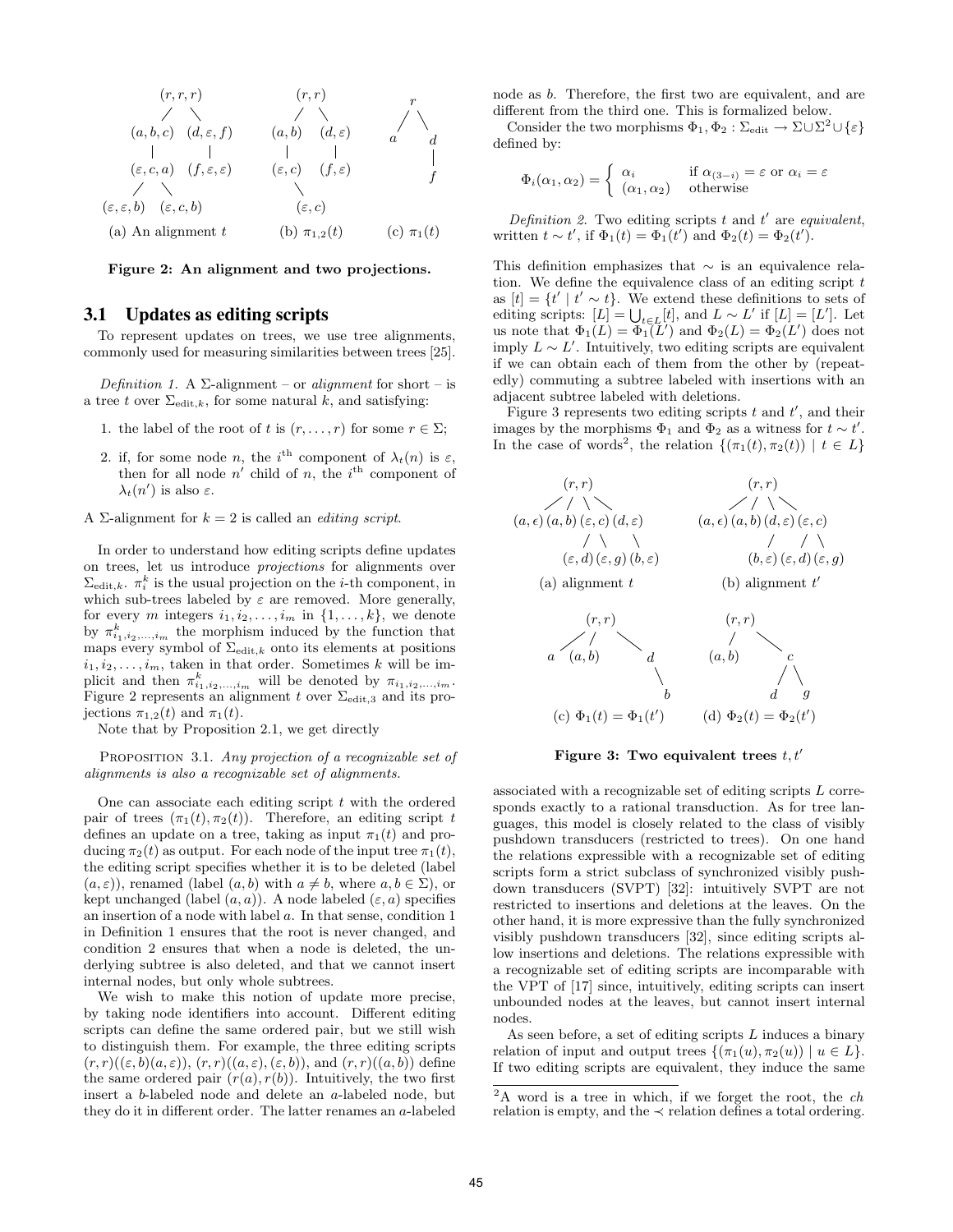relation, but the converse is false in the general case. However, it is true when the scripts contain no insertion (resp. no deletion, resp. no renaming). Equivalence of two recognizable sets of editing scripts is undecidable; this can be easily deduced from undecidability of equivalence of two word transducers [22] or undecidability results for trace languages [1]. Let us also note that even when  $L$  is a recognizable set of words, the set  $[L]$  needs not even be contextfree: consider the set of editing scripts  $\{(r, r)(w) \mid w \in$  $((a,\varepsilon)(\varepsilon,b))^*((c,\varepsilon)(\varepsilon,d))^*$ .

Remark 1. If  $t, t'$  (resp.  $L, L'$ ) are editing scripts (resp. sets of editing scripts) over the alphabet  $\Sigma \times \Sigma_{\varepsilon}$  or over the alphabet  $\Sigma_{\varepsilon} \times \Sigma$ , then equivalence coincides with equality. That is,  $t \sim t'$  iff  $t = t'$  (resp.  $L \sim L'$  iff  $L = L'$ ).

The inverse of an editing script is an editing script having the same tree structure but in which labels are inverted, that is,  $(\alpha, \beta)$  becomes  $(\beta, \alpha)$ , for  $\alpha, \beta \in \Sigma_{\varepsilon}$ . This can be achieved with the morphism  $\pi_{2,1}$ .

Definition 3. For an editing script t, we denote by  $t^{-1}$  its inverse editing script defined by  $t^{-1} = \pi_{2,1}(t)$ . We extend this definition to sets of editing scripts: the inverse of a set L of editing scripts is  $L^{-1} = \{s^{-1} \mid s \in L\}.$ 

Remark that if a set of editing scripts  $L$  is given by an automaton, then the automaton for  $L^{-1}$  is obtained by inverting every label.

#### *Composition of updates.*

In order to define compositions of updates, we define synchronization of editing scripts:

Definition 4. For  $n \geq 2$  sets of editing scripts  $L_1, L_2, ...$  $L_n$ , their synchronization  $L_1 \bowtie L_2 \bowtie ... \bowtie L_n$  is the set of trees t over  $\Sigma_{\text{edit},n+1}$  such that for all  $1 \leq i \leq n$  and  $\pi_{i,i+1}(t) \in L_i$ .

Figure 4 presents the synchronization of two editing scripts.

Remark 2. Consider two sets of editing scripts  $L_1, L_2$  and let  $u \in L_1 \bowtie L_2$ . Let  $u_1 \in L_1$  and  $u_2 \in L_2$  be the witnesses for  $u \in L_1 \bowtie L_2$ , that is,  $\pi_{1,2}(u) = u_1$  and  $\pi_{2,3}(u) = u_2$ . Remark that in this case  $u \in u_1 \boxtimes u_2$ . Then  $\pi_2(u_1) = \pi_1(u_2)$ , as both are equal to  $\pi_2(u)$ . This intuitively means that the synchronization of two editing scripts  $u_1, u_2$  (resp. of two sets of editing scripts  $L_1, L_2$ ) is obtained by "gluing" the two trees (resp. the two sets of trees) around a common "middle" component  $\pi_1(u_2) = \pi_2(u_1)$  (resp.  $\pi_1(L_2) \cap \pi_2(L_1) \neq \emptyset$ ). This is actually where the term "synchronization" comes from.

Recognizability is preserved by synchronization, as established in the following proposition.

PROPOSITION 3.2. Given recognizable sets of editing scripts  $L_1, L_2, \ldots L_n$ , their synchronization  $L_1 \bowtie L_2 \bowtie \ldots \bowtie L_n$  is a recognizable set of alignments.

PROOF. By definition,  $L_1 \bowtie L_2 \bowtie ... \bowtie L_n$  is equal to  $(\pi_{1,2}^{n+1})^{-1}(L_1) \cap (\pi_{2,3}^{n+1})^{-1}(L_2) \cap \dots (\pi_{n,n+1}^{n+1})^{-1}(L_n)$  and this set is recognizable by Proposition 2.1.

We denote by  $L_1 \circ L_2$  the following set of editing scripts:  $L_1 \circ L_2 = \pi_{1,3} ((L_1 \otimes L_2) \cap L_{corr}),$  where  $L_{corr}$  is the set of all trees having no nodes labeled with a tag in  $\Sigma \times {\{\varepsilon\}} \times \Sigma$ . Since composition is to represent composition of editing operations, we forbid to 'recover' a node once it has been deleted. Composition of editing scripts preserves recognizability, and the corresponding automaton is constructed in polynomial time.

PROPOSITION 3.3. Operation  $\circ$  is associative.

In particular, taking  $S$  to be the set of all sets of editing scripts,  $(S, \circ)$  is a monoid, with neutral element the set of all editing scripts over  $\{(a, a) \mid a \in \Sigma\}.$ 

*Remark 3*. As we could expect,  $(L_1 \circ L_2)^{-1} = L_2^{-1} \circ L_1^{-1}$ <br>and the relation associated with  $L^{-1}$  is the inverse relation of the relation associated with L. However,  $L \mapsto L^{-1}$  is not the inverse operation associated to the binary operation  $\circ$ . Indeed  $(S, \circ)$  is not a group: not every set L has an inverse for operation  $\circ$ , whereas  $L^{-1}$  is always defined.

PROPOSITION 3.4. Given editing scripts u and w, all editing scripts in  $u \circ w$  are equivalent.

The equivalence relation is stable under composition:

PROPOSITION 3.5. Given editing scripts  $u, u', w, w',$ if  $u \sim u'$  and  $w \sim w'$ , then  $u \circ w \sim u' \circ w'$ .

Note that this property would not have been guaranteed if we had not intersected  $\pi_{1,3}$  ( $L_1 \bowtie L_2$ ) with  $L_{corr}$  in the definition of composition. For instance, let  $u = (r, r)((b, \varepsilon), (\varepsilon, a))$ ,  $u' = (r, r)((\varepsilon, a), (b, \varepsilon)),$  and  $v = (r, r)((a, d), (\varepsilon, c)).$  We check easily that  $u \sim u'$  whereas  $\pi_{1,3}(u \bowtie v)$  is not equivalent to  $\pi_{1,3}(u' \bowtie v)$ .

### 3.2 Update functions

As seen before, an editing script  $u$  defines an update on its input tree  $\pi_1(u)$ . The notion of update function generalizes this, by defining how each tree in its domain is updated.

Definition 5. A set of editing scripts  $f$  is an update function iff for all  $u, u' \in f$ ,  $\pi_1(u) = \pi_1(u')$  implies  $u \sim u'$ . The set of trees  $\{\pi_1(u) \mid u \in f\} \subseteq \mathcal{T}_{\Sigma}$  is called the *domain of f*.

Note that if L is an update function, then the induced relation  $\{(\pi_1(u), \pi_2(u)) \mid u \in L\}$  is functional, but the converse is false. In this paper, we are only interested in update functions that are recognizable sets. These have a finite representation by means of tree automata over  $\Sigma_{\text{edit}}$ . The following proposition adapts to our setting a classical property, namely that testing equivalence of functional transductions can be reduced to testing functionality of the union of those transductions.

PROPOSITION 3.6. Given two update functions  $f_1$  and  $f_2$ ,  $f_1 \sim f_2$  iff  $\pi_1(f_1) = \pi_1(f_2)$ , i.e., they have same domain, and  $f_1 \cup f_2$  is an update function.

PROOF. For the *only if* part suppose  $f_1 \sim f_2$ . Then  $\pi_1(f_1) = \pi_1(f_2)$ . Let  $u_1 \in f_1, u_2 \in f_2$  such that  $\pi_1(u_1) =$  $\pi_1(u_2)$ . By hypothesis, there exists  $u'_1 \in f_1$  such that  $u'_1 \sim$ u<sub>2</sub>. Since  $\pi_1(u_1) = \pi_1(u_2) = \pi_1(u'_1)$ ,  $u_1 \sim u'_1$  ( $f_1$  is an update function). Hence,  $u_1 \sim u_2$ . Therefore,  $f_1 \cup f_2$  is an update function.

For the if part, suppose  $\pi_1(f_1) = \pi_1(f_2)$  and  $f_1 \cup f_2$  is an update function. Then for every  $u_1 \in f_1$ , there exists  $u_2 \in f_2$  such that  $\pi_1(u_1) = \pi_1(u_2)$ . By hypothesis,  $u_1 \sim u_2$ . Therefore  $f_1 \sim f_2$ .  $\Box$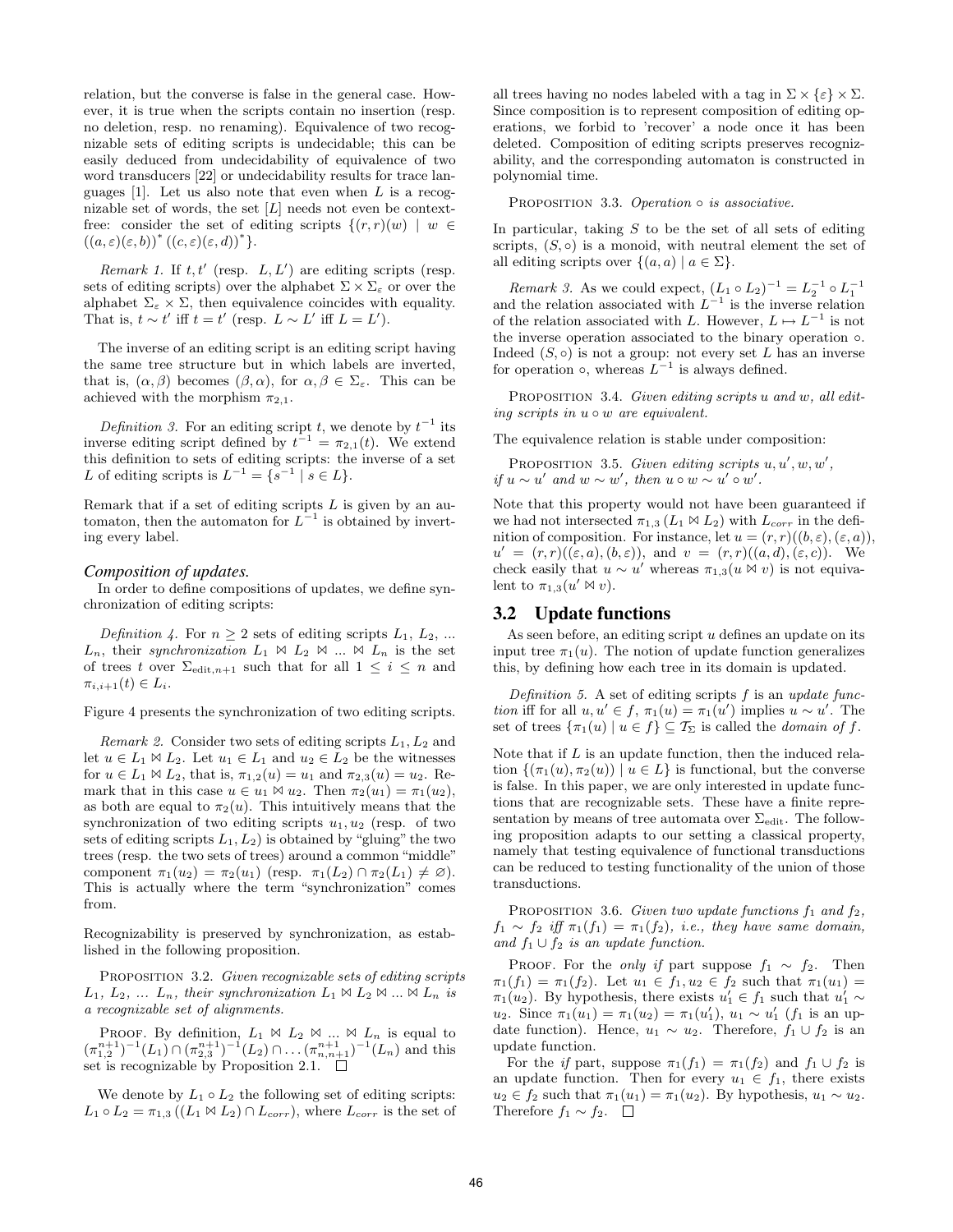$$
(r,r) \qquad (r,r) \qquad (r,r) \qquad (r,r,r) \qquad (r,r,r) \qquad (r,r,r) \qquad (r,r,r) \qquad (r,r,r) \qquad (r,r,r) \qquad (r,r,r) \qquad (r,r,r) \qquad (r,r,r) \qquad (r,r,r) \qquad (r,r,r) \qquad (r,r,r) \qquad (r,r,r) \qquad (r,r,r) \qquad (r,r,r) \qquad (r,r,r) \qquad (r,r,r) \qquad (r,r,r) \qquad (r,r,r) \qquad (r,r,r) \qquad (r,r,r) \qquad (r,r,r) \qquad (r,r,r) \qquad (r,r,r) \qquad (r,r,r) \qquad (r,r,r) \qquad (r,r,r) \qquad (r,r,r) \qquad (r,r,r) \qquad (r,r,r) \qquad (r,r,r) \qquad (r,r,r) \qquad (r,r,r) \qquad (r,r,r) \qquad (r,r,r) \qquad (r,r,r) \qquad (r,r,r) \qquad (r,r,r) \qquad (r,r,r) \qquad (r,r,r) \qquad (r,r,r) \qquad (r,r,r) \qquad (r,r,r) \qquad (r,r,r) \qquad (r,r,r) \qquad (r,r,r) \qquad (r,r,r) \qquad (r,r,r) \qquad (r,r,r) \qquad (r,r,r) \qquad (r,r,r) \qquad (r,r,r) \qquad (r,r,r) \qquad (r,r,r) \qquad (r,r,r) \qquad (r,r,r) \qquad (r,r,r) \qquad (r,r,r) \qquad (r,r,r) \qquad (r,r,r) \qquad (r,r,r) \qquad (r,r,r) \qquad (r,r,r) \qquad (r,r,r) \qquad (r,r,r) \qquad (r,r,r) \qquad (r,r,r) \qquad (r,r,r) \qquad (r,r,r) \qquad (r,r,r) \qquad (r,r,r) \qquad (r,r,r) \qquad (r,r,r) \qquad (r,r,r) \qquad (r,r,r) \qquad (r,r,r) \qquad (r,r,r) \qquad (r,r,r) \qquad (r,r,r) \qquad (r,r,r) \qquad (r,r,r) \qquad (r,r,r) \qquad (r,r,r) \qquad (r,r,r) \qquad (r,r,r) \qquad (r,r,r) \qquad (r,r,r) \qquad (r,r,r) \qquad (r,r,r) \qquad (r,r,r) \qquad (r,r,r) \qquad (r,r,r) \qquad (r,r
$$

#### Figure 4: Synchronization of two editing scripts.

PROPOSITION 3.7. The composition  $f_1 \circ f_2$  of two update functions  $f_1$  and  $f_2$  is an update function.

PROOF. Fix  $s, s' \in f_1 \bowtie f_2$ . There are  $u_1, u'_1 \in f_1, u_2, u'_2 \in$  $f_2$  such that  $s \in u_1 \bowtie u_2$  and  $s' \in u'_1 \bowtie u'_2$ . Suppose  $\pi_1(s) = \pi_1(s')$ . Then  $\pi_1(u_1) = \pi_1(u'_1)$ , hence  $u_1 \sim u'_1$  (f<sub>1</sub>) is an update function). Consequently,  $\pi_1(u_2) = \pi_2(u_1)$  $\pi_2(u'_1) = \pi_1(u'_2)$ , hence  $u_2 \sim u'_2$ . Thus,  $u_1 \sim u'_1$  and  $u_2 \sim u_2'$ . We conclude the proof using propositions 3.4 and 3.5:  $\pi_1(s) = \pi_1(s')$  implies  $s \sim s'$ , so  $f_1 \circ f_2$  is an update function.  $\Box$ 

Without intersecting  $\pi_{1,3}$  ( $L_1 \bowtie L_2$ ) with  $L_{corr}$  in the definition of composition, this property would not hold: given  $f_1 = (a, \varepsilon)$  and  $f_2 = (\varepsilon, b), \pi_{1,3} (L_1 \bowtie L_2)$  comprises  $(a, b),$  $(a, \varepsilon)(\varepsilon, b)$  and  $(\varepsilon, b)(a, \varepsilon)$ , hence is not an update function.

#### *Functionality and disambiguation.*

PROPOSITION 3.8. Given a recognizable set L of editing scripts, it is decidable whether L is an update function in time polynomial in the size of the automaton defining L.

PROOF. By proposition 3.2, the language  $L^{-1} \bowtie L$  is recognizable, so its linearization<sup>3</sup> is context-free. Furthermore, the morphisms (projections, inversions and  $\Phi_1, \Phi_2$ ) we have defined on tree alignments can be viewed as word homomorphisms on the linearizations. We define morphisms  $f_1, f'_1, f_2, f'_2$  on trees over  $\Sigma_{\text{edit},3}$  as:  $f_1: t \mapsto \Phi_1((\pi_{1,2}(t))^{-1}),$  $f_1': t \mapsto \Phi_1(\pi_{2,3}(t)),$  and similarly for  $f_2, f_2'$  with  $\Phi_2$  instead of  $\Phi_1$ . From the equality  $\{(s, s') \in L^2 \mid \pi_1(s) =$  $\pi_1(s')\}=\{((\pi_{1,2}(t))^{-1},\pi_{2,3}(t))\mid t\in L^{-1}\boxtimes L\}$  we get  $f_1(t)=$  $f_1'(t)$  for every  $t \in L^{-1} \bowtie L$  iff  $\Phi_1(t_0) = \Phi_1(t'_0)$  for every  $t_0$ and  $t'_0 \in L$  such that  $\pi_1(t_0) = \pi_1(t'_0)$ . We obtain the same condition for  $f_2, f'_2$  and  $\Phi_2$  and this implies  $f_1(t) = f'_1(t)$ and  $f_2(t) = f_2'(t)$  for every  $t \in L^{-1} \bowtie L$  iff  $t_0 \sim t_0'$  for every  $t_0, t'_0 \in L$  such that  $\pi_1(t_0) = \pi_1(t'_0)$ . Therefore it suffices to use Plandowski's result that equivalence of morphisms on context-free languages is decidable in polynomial time [30] in order to verify that  $t \mapsto \Phi_1((\pi_{1,2}(t))^{-1})$  and  $t \mapsto \Phi_1 (\pi_{2,3}(t))$  are equivalent morphisms on  $L^{-1} \bowtie L$ , and similarly for  $\Phi_2$ .  $\square$ 

Even if the user defines a functional update on the view, as we will see later, its propagation on the source may be ambiguous. Disambiguating a set of updates i.e., making it functional, is a key point.

THEOREM 3.9. Given a recognizable set of editing scripts L, we can effectively compute a recognizable update function L' such that  $L' \subseteq L$  and the domains of L' and L are equal  $(\pi_1(L) = \pi_1(L')).$ 

The theorem gives a theoretical solution for disambiguating a recognizable set of editing scripts. The construction is non polynomial but could be applied on the fly to increase efficiency: rather than first constructing an unambiguous set of editing scripts and then apply it on the document, we can disambiguate on the fly by a two-pass run on the document.

#### 3.3 Translation from XQUF

We introduce a small fragment of XQUF that can be compiled in automata on editing scripts. That is, for every update query Q in that fragment, one can construct an automaton on editing scripts  $A_{\mathcal{Q}}$  representing  $Q$ . For example Figure 5 shows an editing script  $u$  belonging to the language  $L(A_Q)$  recognized by the automaton  $A_Q$  obtained from the XQUF query  $Q$  of figure 1. More formally, let  $L_Q$  be the set of all editing scripts u such that  $\pi_1(u)$  is transformed into  $\pi_2(u)$  by Q. The editing scripts equivalent to editing scripts in the language  $L(A_Q)$  form exactly the set  $L_Q$ . The reader is supposed to be familiar with the XPath 1.0 language, and to have some basic knowledge about XQUF and about querying trees using tree automata. We remind that CoreXPath 1.0 is the logical core of XPath 1.0, which corresponds to the navigational core of XPath 1.0. In what follows, (Core)XPath always stands for CoreXPath 1.0.

The following grammar defines the fragment of XQUF we are interested in.

| Expr         | $\therefore$ :     | $SingleExpr$ [, $SingleExpr$ ]*            |
|--------------|--------------------|--------------------------------------------|
| SingleError  | $\cdot : : =$      | IfExpr   $ForExpr$   UpdateExpr            |
| IfExpr       | $: : =$            | if $(AbsolutePath)$                        |
|              |                    | then Expr else Expr                        |
| ForExpr      | $: :=$             | for $\text{S}$ VarName in AbsolutePath     |
|              |                    | return UpdateExpr                          |
| UpdateExpr   | $: :=$             | $SingleUpdate$ , SingleUpdate <sup>*</sup> |
| SingleUpdate | $\therefore$ : $=$ | Insert   Delete   Rename   Replace         |
| Insert       | $\therefore$ : $=$ | insert Source                              |
|              |                    | [[[as first last]]?into  after before]     |
|              |                    | Target                                     |
| Delete       | $: :=$             | delete Target                              |
| Rename       | $: :=$             | rename node Target as <i>ElementName</i>   |
| Replace      | $\therefore$ : =   | replace node Target with Source            |
| Target       | $\therefore$ : $=$ | \$VarName   AbsolutePath                   |
| Source       | $: : =$            | ConstantSequence                           |

Here AbsolutePath means any CoreXPath 1.0 absolute path and ConstantSequence means any sequence of constant XML (sub)trees. Note that we basically distinguish two kinds of elementary update operations: those in which the target is specified by an XPath expression (e.g. delete /a/b; insert a,  $b(a)$  as last into  $/r/c$ , and those in which the target is specified by a variable (e.g. rename node \$var as e; replace node  $var with a, b(), a)$ . The latter ones are to be used in the body of for update instructions (ForExpr rule). An expression in the fragment we consider (Expr) is

 ${}^{3}$ The linearization *lin* is defined as usually by  $lin(a(t_1,..., t_n)) = (op;a)lin(t_1)...lin(t_n)(cl;a).$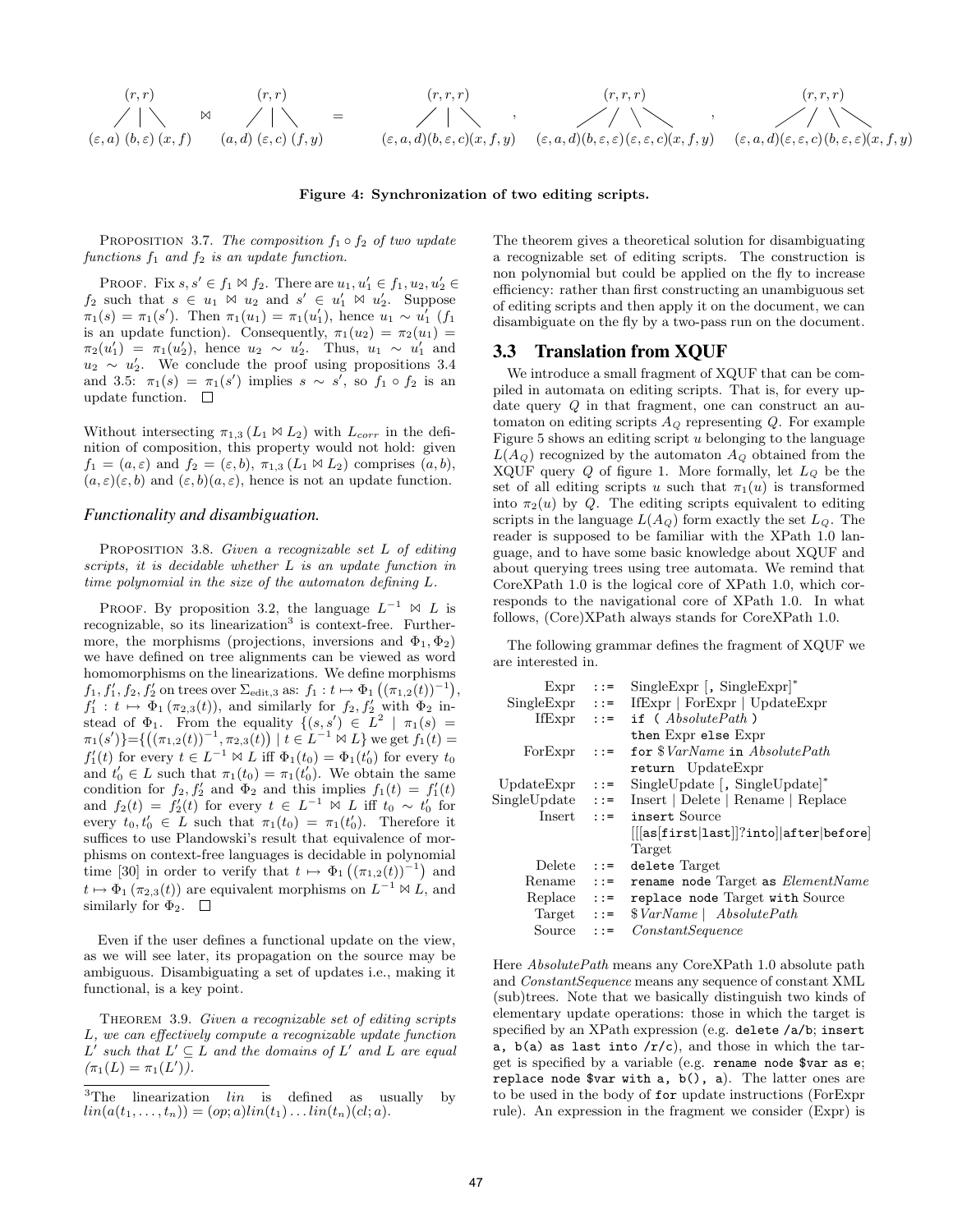a sequence of single expressions that can be update instructions (insert, delete, rename or replace), or a for update instruction (ForExpr rule), or an if update instruction (IfExpr rule). The body of the for update instruction can contain only a sequence of basic update operations (no nested for). The if expression can contain, in its then and else parts, any expression. Naturally, the target of basic update operations may be specified by a variable only when the variable is bound by a for expression.

#### *Translation to Automata.*

We give here an intuition of how the translation works. A complete construction is out of the scope of this paper. We know from [27, 8], that for every XPath query  $p$ , we can compute in exponential time an automaton  $B_p$  that accepts all trees t over  $\Sigma \times \{0,1\}$  such that for every node  $n \in u$ ,  $\lambda_t(n) \in \Sigma \times \{1\}$  if and only if n is selected by p over  $\pi_1(t)$ .

Let Q be an XQUF update from the above fragment. We are going to decorate the editing scripts with intermediate results that represent the evaluation of the (absolute) path queries occurring in Q. Let  $p_1, p_2, \ldots, p_k$  be the absolute path queries appearing in Q.

First, we replace in  $Q$  every ForExpr expression for  $x$ in  $p_i$  return U with update expression U in which we replace each occurrence of  $x$  with  $p_i$ . Technically speaking, the new expression is not exactly an XQUF update because in queries of the form rename node Target as ElementName, for instance, Target should evaluate into a single node. However, the intended semantics of such an extended expression is quite clear. Thanks to this transformation, we can suppose there are no variables in the SingleUpdate expressions of Q for the following construction.

Let  $u_1, u_2, \ldots u_m$  be the SingleUpdate expressions in (transformed) update  $Q$ . For each  $u_i$ , we clearly can build an automaton  $B_{u_i}$  with the required property  $L(B_{u_i}) = L_{u_i}$ . Decorations for trees: Let  $\Sigma_{deco}$  be the alphabet built from  $\Sigma \times \Sigma_{\varepsilon} \times \{0,1\}^k \times (\Sigma_{\varepsilon})^m \cup \{\varepsilon\} \times \Sigma \times \{\varepsilon\}^{k+1} \times (\Sigma_{\varepsilon})^m$  with the additional restriction that for every  $\alpha \in D$ , if  $\pi_1(\alpha) = \varepsilon$ then there is at most one  $i \in \{k+3, \ldots k+m+2\}$  such that  $\pi_i(\alpha) \neq \pi_1(\alpha)$ .

Intuitively, the first two components will represent the final XQuery update, the  $k$  next components represent the nodes selected by the k XPath queries  $p_1, \ldots, p_k$ , and the last m components the result of the SingleUpdates  $u_1, \ldots u_m$ . So, let D be the (recognizable) set of all trees t over  $\Sigma_{deco}$ such that

(1) for every  $i \in \{3, ..., k+2\}, \pi_{1,i}(t) \in L(B_{p_i})$  and

(2) for every  $i \in \{k+3, \ldots, k+m+2\}, \pi_{1,i}(t) \in L(B_{u_i}).$ Building the automaton: We can build by induction an automaton  $A_Q$  over D such that  $\pi_{1,2}(L(A_Q)) = L_Q$ . We just sketch the construction for a single update and an If expression.

(SingleUpdate): For a single update  $u_i$ , then  $A_{u_i}$  selects the trees from D such that  $\pi_2(t) = \pi_{(k+2+i)}(t)$ , so this case is trivial.

(IfExpr): Given a query q of the form if  $(p_i)$  then  $e_1$ else  $e_2$ , suppose we have computed automata  $A_{e_1}$  and  $A_{e_2}$ . Then, given any tree t, automaton  $A_q$  tests whether there exists a node with label 1 on the  $(2 + i)^{th}$  component of t. If so,  $A_q$  runs automaton  $A_{e_1}$  on t, otherwise it runs automaton  $A_{e_2}$ . This concludes our sketch of proof.

#### 4. THE VIEW UPDATE FRAMEWORK



Figure 5: An editing script from the XQUF query of figure 1.

We begin with an illustrative example. Suppose we have a database containing documents of two kinds: drafts, and certified papers. There are two different authorities  $A_1, A_2$ that certify the documents independently by attaching some certificate  $c_1$  (resp.  $c_2$ ) to the drafts in the database. Every paper possesses a certificate from each authority, otherwise it would be a draft, and once a draft has received both certificates, it becomes a certified paper. This database could be modelled with the following DTD:

$$
\begin{array}{lcl} \texttt{docs} & \rightarrow & (\texttt{ draft} \mid \texttt{paper} \texttt{)}* \\ \texttt{dratt} & \rightarrow & \texttt{c1?} & | \texttt{c2?} \\ \texttt{paper} & \rightarrow & \texttt{c1} \texttt{, c2} \end{array}
$$

Since each authority should not know the status of the paper and work independently, authority  $A_1$  gets only a view of the database, that hides certificates c2 and renames both draft and paper elements into doc. That view process should be totally transparent, meaning that  $A_1$  should not even be aware that it has only access to a view of the database instead of the whole database. This means in particular that  $A_1$  gets a schema for its view, with rules docs $\rightarrow$  doc\* and doc $\rightarrow$  c1?, and does not know DTD D.

Now, authority  $A_1$  may wish to delete all its certificates, via an XQUF query like  $Q_V =$  delete /docs/doc/c1. This update should not be applied directly on the database, since there are no doc elements in it. Besides, deleting c1 element under a paper would lower the status of this document from 'paper' to 'draft'. The update function  $Q_V$  should thus be first translated into some query like

delete /docs/draft/c1,

delete /docs/paper/c1,

for \$p in /docs/paper return rename node \$p as draft This section focuses on such update translation problems.

#### 4.1 Views

Views are a particular kind of update functions that only delete and rename, but do not insert. Of course, in a database management system, computing a view does not imply modifying the source document. However, from a theoretical point of view, we can use the same representation via editing scripts to represent a view  $V$  as an update function without insertion: the first component of an editing script can represent a possible source document  $t$ , and the second component represents the "view" of that document.

Definition  $6.$  A view  $V$  is an update function over the alphabet  $\Sigma \times \Sigma_{\varepsilon}$ .

Note that by Remark 1, for all views  $V_1$  and  $V_2$ ,  $V_1 \sim V_2$  iff  $V_1 = V_2.$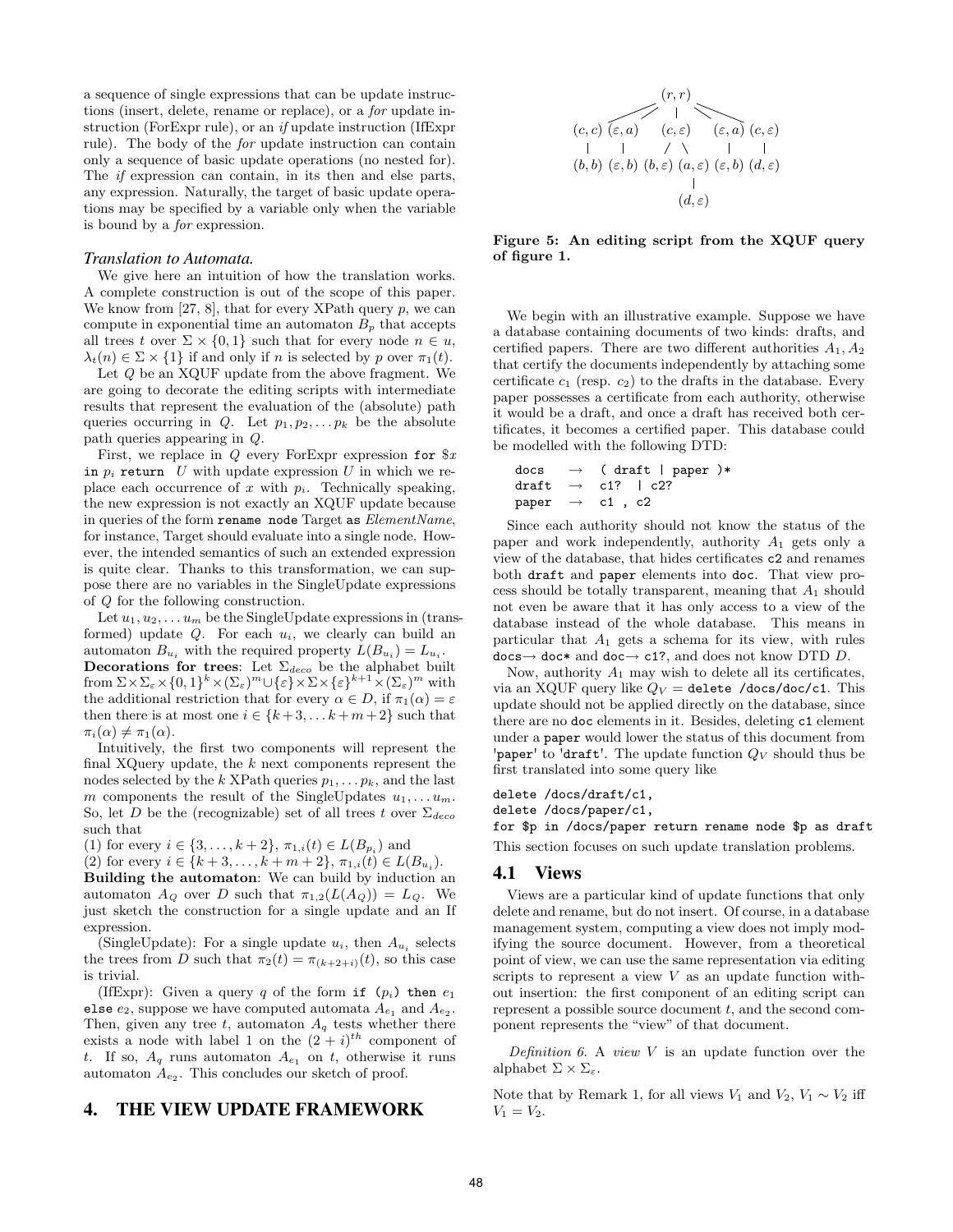In the following, we denote by  $u_s$  and  $u_v$  editing scripts with the intended meaning that  $u<sub>v</sub>$  should be applied on the view and  $u_s$  on the source, by V a view, by  $f_v$  an update function, and by  $L$  a set of editing scripts. Views have the following properties :

LEMMA 4.1. For all editing scripts  $u_s$ ,  $u'_s$  and  $u_v$ ,  $u'_v$  for all view V

- 1.  $u_s \bowtie V$ ,  $V^{-1} \bowtie u_s$ , and  $V^{-1} \bowtie u_s \bowtie V$  are singletons or empty.
- 2.  $[V \circ u_v] = V \circ [u_v]$ .

Thus, by item 1, given an editing script  $u_s$  and a view  $V, V^{-1} \bowtie u_s \bowtie V$  consists in a single tree  $t'$  (or is empty):  $\pi_{1,4}(t')$  is the *editing script induced* by  $u_s$  on the view V. Let us note that  $\pi_{1,4}(t') = V^{-1} \circ u_s \circ V$ . We do not want updates to affect the visibility nodes. It seems to us that it would make little sense to translate an insertion on the view by showing a hidden node. Similarly, deleting a node should result in proper deletion, and not in hiding that node. Therefore, we call an editing script  $u_s$  stable w.r.t. view V if  $V^{-1} \bowtie u_s \bowtie V$  is non empty and if no node of that tree  $V^{-1} \bowtie u_s \bowtie V$  has label in  $\{\varepsilon\} \times \Sigma \times \Sigma \times \Sigma$  or  $\Sigma \times \Sigma \times$  $\Sigma \times {\epsilon}$ . Let us note that the set of stable editing scripts w.r.t. a recognizable view  $V$  is recognizable as defined by  $\pi_{2,3}(V^{-1} \bowtie \overline{T}_{\Sigma_{\text{edit}}} \bowtie V \cap Correct)$  where Correct is the recognizable set of tree alignments over the alphabet  $\Sigma_{\text{edit},4}$ with no occurrences of  $\{\varepsilon\} \times \Sigma \times \Sigma \times \Sigma$  or  $\Sigma \times \Sigma \times \Sigma \times \{\varepsilon\}.$ Furthermore, we note that the set of stable scripts is closed under ∼.

LEMMA 4.2. For every editing script  $u_v$ , every stable editing script  $u_s$ , for every view V, the following assumptions are equivalent:

$$
\pi_{1,4}(V^{-1} \boxtimes u_s \boxtimes V) \sim u_v \tag{1}
$$

$$
iff \quad u_s \in \pi_{1,4}(V \bowtie [u_v] \bowtie V^{-1}) \tag{2}
$$

$$
iff \quad u_s \circ V \in [V \circ [u_v]] \tag{3}
$$

$$
iff \quad u_s \circ V \in V \circ [u_v] \tag{4}
$$

### 4.2 Update translation

Given an update on the view, we want to define which propagations on the source we allow. Roughly speaking, we will require a *propagation* of a view update to be side-effect free, i.e., induce the update defined by the user on the view, and to preserve visibility of nodes.

Definition 7. An editing script  $u_s$  is a propagation of editing script  $u_v$  w.r.t. view V iff  $u_v$  is equivalent to the editing script induced by  $u_s$  on the view V, and  $u_s$  is stable w.r.t. V. We denote by  $Prop_V(u_v)$  the set of all propagations of  $u<sub>v</sub>$  w.r.t. view V.

We extend this notion to sets of editing scripts: given a set of editing scripts  $L$ , the propagations of  $L$  are defined by  $Prop_V(L) = \{Prop_V(u_v) \mid u_v \in L\}.$  Now, for an update function  $f_v$  on the view V, we want to characterize which sets of editing scripts can be considered as correctly and completely propagating  $f_v$  on the source:

Definition 8. Given an update function  $f_v$ , and a set of editing scripts  $L$ , we say that  $L$  is a *translation* of update  $f_v$  w.r.t. view V if L consists in stable editing scripts w.r.t. view V and  $L \circ V \sim V \circ f_v$ .



Figure 6: the view update problem

Thus, a set of editing scripts is a translation if the diagram of figure 6 commutes. As we could expect, propagations and translations (as well as stability) are preserved under equivalence:

Remark 4. Observe that, by Proposition 3.5, an editing script equivalent to a propagation is a propagation, and a set of editing scripts equivalent to a translation is a translation.

There is an alternative characterization of translations:

PROPOSITION 4.3.  $L$  is a translation of update function  $f_v$  iff  $L \subseteq Prop_V(f_V)$  and  $\pi_1(L \circ V) = \pi_1(V \circ f_v)$ .

PROOF. Let L a translation of update function  $f_v$  and  $u_s$ in L; as  $L \circ V \sim V \circ f_v$ ,  $u_s \circ V \sim v \circ u_v$  for some  $u_v$  in  $f_v$ and v in V; then  $V^{-1} \circ u_s \circ V \sim u_v$  by Proposition 4.2: so  $L \subseteq Prop_V(f_V)$ ; furthermore as  $L \circ V \sim V \circ f_v$ ,  $\pi_1(L \circ V) =$  $\pi_1(V \circ f_v).$ 

Conversely, let L s.t.  $L \subseteq Prop_V(f_V)$  and  $\pi_1(L \circ V) =$  $\pi_1(V \circ f_v)$ . As  $L \subseteq Prop_V(f_V)$ , L consists in stable editing scripts w.r.t. V and  $V^{-1} \circ L \circ V \subseteq [f_v]$ . So  $L \circ V \subseteq V \circ [f_v]$  by Proposition 4.2, using  $(1) \Longrightarrow (4)$ . Then, by Proposition 4.1 item 2,  $L \circ V \subseteq [V \circ f_v]$  as L consists of stable editing scripts. As  $\pi_1(L \circ V) = \pi_1(V \circ f_v)$  and  $V \circ f_v$  is functional,  $L \circ V \sim V \circ f_v$ .  $\Box$ 

### *The update translation problems.*

PROBLEM 1 (CHECKING A TRANSLATION). Given a rec- $\textit{conizable view } V, \textit{ a recognizable view update function } f_v,$ and a recognizable set of source editing scripts  $L_s$ , answer whether  $L_s$  is a translation of  $f_v$ .

PROBLEM 2 (FINDING A TRANSLATION). Given a recognizable view V and a recognizable view update function  $f_v$ , find a recognizable set of source editing scripts  $L_s$  s.t.  $L_s$  is a translation of  $f_v$ .

#### 4.3 Solution in the unconstrained case

From now on, we suppose w.l.o.g. that  $\pi_1(f_v) \subseteq \pi_2(V)$ . We further assume that  $\pi_2(f_v) \subseteq \pi_2(V)$  otherwise there would be no translation for  $f_v$ . These assumptions are reasonable insofar as we can suppose the user to be provided a view schema. Besides, one can we verify those assumptions in time polynomial w.r.t.  $f_v$ . Then an update function is translatable iff its output remains in the view schema. Proposition 4.4 answers Problem 1 positively.

PROPOSITION 4.4. Given a recognizable view  $V$ , a recognizable update function  $f_v$ , and a recognizable set of source editing scripts L, testing whether L is a translation of  $f_v$  is decidable.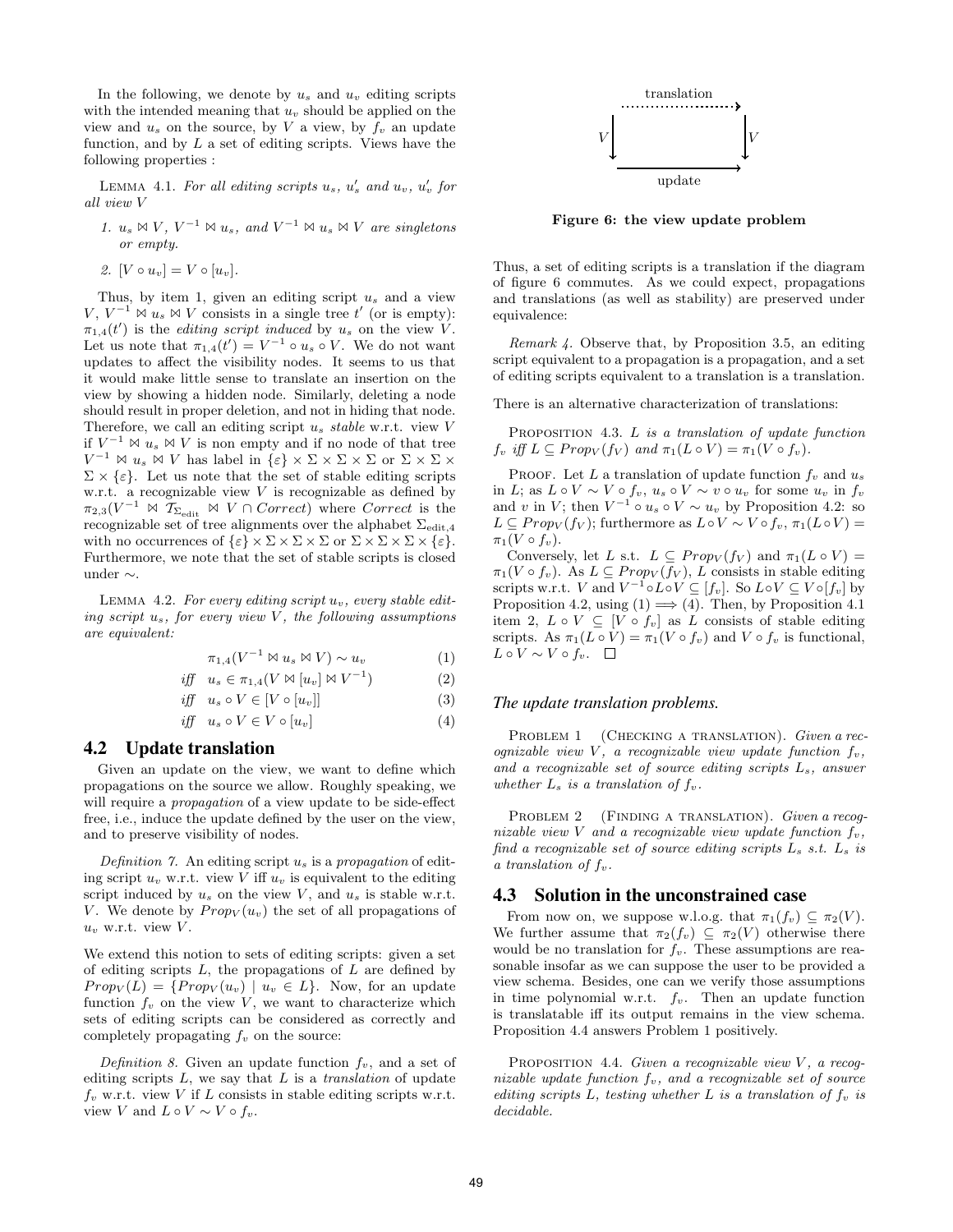PROOF. First, we test whether  $L$  consists in stable updates. Next, we must check that  $L \circ V \sim V \circ f_v$ . We claim that  $L \circ V \sim V \circ f_v$  iff  $\pi_1(L \circ V) = \pi_1(V \circ f_v)$  and  $L \circ V \cup V \circ f_v$  is an update function. Once we have tested the equality of the domains, namely  $\pi_1(L \circ V) = \pi_1(V \circ f_v)$ , we can use Proposition 3.8 and check that  $L \circ V \cup V \circ f_v$ is an update function. Let us prove the claim:  $V \circ f_v$  is an update function, by Proposition 3.7. Now, either  $L \circ V$ is not an update function and then it is not equivalent to  $V \circ f_v$ , but  $L \circ V \cup V \circ f_v$  is not an update function either. Or  $L \circ V$  is an update function and the claim follows by Proposition 3.6. This concludes our proof. Furthermore, the algorithm is polynomial once we have checked equality of the domains.  $\quad \Box$ 

The following proposition answers Problem 2 positively.

PROPOSITION 4.5. Given a recognizable view  $V$  and a recognizable update function  $f_v$ , we can compute a translation L of  $f_v$  in polynomial time.

PROOF. By Propositions 3.2 and 3.1, we can compute in polynomial time an automaton for the set L of all stable editing scripts (w.r.t. V) from  $\pi_{1,4}$   $(V \bowtie f_v \bowtie V^{-1})$ . We must show that  $L$  is a translation of  $f_v$ . By Proposition 4.2, using (1)  $\implies$  (2), L consists in propagations of  $f_v$ . The above assumptions ensure that  $\pi_1(L \circ V) \subseteq \pi_1(V \circ f_v)$ .  $\Box$ 

Finally, using Theorem 3.9, we get

Corollary 1. We can compute a functional translation L of  $f_v$ .

# 5. SOLVING THE CONSTRAINED UPDATE PROPAGATION PROBLEMS

## 5.1 The general case

Our views impose only 'static' constraints on the state of the database. We wish to study constraints on the updates in the spirit of the "transition laws" of [14]. While in [14] the transition laws are treated as static constraints, using an extended database, our approach focuses on studying transitions, and the constraints we define on the updates cannot be expressed by static constraints within our framework.

In this section, we suppose a given recognizable set of editing scripts  $\mathcal{U}_s$  representing the authorized source updates. Furthermore, we are going to consider only translations valid w.r.t.  $\mathcal{U}_s$  (as formalized by Definition 9). Such restrictions can be most useful in the case of a database with multiple user profiles. One may require for instance that the updates of user 1 should not affect the view of user 2, or more permissively, the updates of user 1 should affect user 2's view only on nodes that are also visible in user 1's own view. A recognizable set  $\mathcal{U}_s$  of authorized source updates can express that kind of restrictions on side effects. This approach is more flexible than the constant complement approach of [3] in the sense that we do not require the constant part to be a complement. Thus, the user can specify precisely the constraints he deems relevant, without the obligation to enforce a unique propagation. Such restrictions can also be used to protect the integrity of sensible data or to indicate some preference among possible propagations, as demonstrated in Theorem 5.13, in order to get a unique propagation. More generally, the possibility to define a set of authorized source

updates allows the database administrator to specify which updates he thinks are reasonable.

Definition 9. A set of editing scripts  $L$  is a valid translation of an update function  $f_v$  w.r.t. a view V and  $\mathcal{U}_s$  if L is a translation of  $f_v$  w.r.t. V and there exists a set of editing scripts  $L' \subseteq \mathcal{U}_s$  s.t.  $L' \sim L$ .

A view editing script is called uniform if it admits a valid translation. We denote by  $Unif (V, \mathcal{U}_s)$  the set of uniform (view) editing scripts.

An update function  $f_v$  is called *uniformly translatable* w.r.t. view  $V$  and  $U_s$  if it has a valid translation.

Let us note that even when  $f_v$  and V are recognizable, we impose in the definition neither recognizability of  $L$  nor recognizability of  $L'$ . For instance, if  $V$  is the identity and  $\mathcal{U}_s = (r,r)((a,\varepsilon)^*(\varepsilon,b)^*), f_v = (r,r)((a,b)^*)$  has a recognizable translation but there is no valid translation L such that  $\exists L'.L' \sim L \text{ and } L' \subseteq \mathcal{U}_s.$ 

PROPOSITION 5.1. An update function  $f_v$  is uniformly translatable w.r.t. view  $V$  iff there exists some set of stable editing scripts  $L \subseteq \mathcal{U}_s$  such that  $L \circ V \sim V \circ f_v$ .

PROOF. The result is immediate by remark 4.  $\square$ 

However, let us note that the preceding property is no longer valid when we require recognizability;  $f_v$  can have a recognizable valid translation but no recognizable valid translation included in  $\mathcal{U}_s$ .

The following adapts Problem 1 to the constrained setting.

PROBLEM 3. Given a recognizable view  $V$ , a recognizable set of authorized source editing scripts  $\mathcal{U}_s$ , a recognizable update function  $f_v$ , and a recognizable set of source editing scripts L, answer if L is a valid translation of  $f_v$ .

While every update function admits a translation in the unconstrained setting, this is no longer the case in presence of constraints. The presence of source constraints raises two additional problems.

PROBLEM 4. Given a recognizable view  $V$ , a recognizable set of authorized source editing scripts  $U_s$ , and a recognizable update function  $f_v$ , answer if  $f_v$  is uniformly translatable.

PROBLEM 5. Given a recognizable view  $V$ , and a recognizable set of authorized source editing scripts  $\mathcal{U}_s$ , compute an automaton whose language is the set Unif  $(V, \mathcal{U}_s)$ .

Let us resume with the illustrative example from section 4. We assume that once a document has acquired the 'paper' status, it is published somewhere, so that no 'paper' element should revert to the 'draft' status. This in turn implies that authority  $A_1$  cannot delete certificates  $c_1$  under a document that has also been certified by the second authority. Such constraints can clearly be expressed via a regular set of editing scripts. However, if we do only forbid the above deletions,  $A_1$  may face a strange behavior since it does not know about certificates  $c_2$ . Thus,  $A_1$  will observe that it is sometimes allowed to delete its certificate  $c_1$  under a document, and sometimes not. The uniform updates are those that avoid this kind of unpredictable behaviour. Here, the uniform updates forbid deleting any  $c_1$  certificate altogether. Computing the set of uniform updates enables the database administrator to provide the user with the set of updates she is allowed to execute, which is the motivation for problem 5.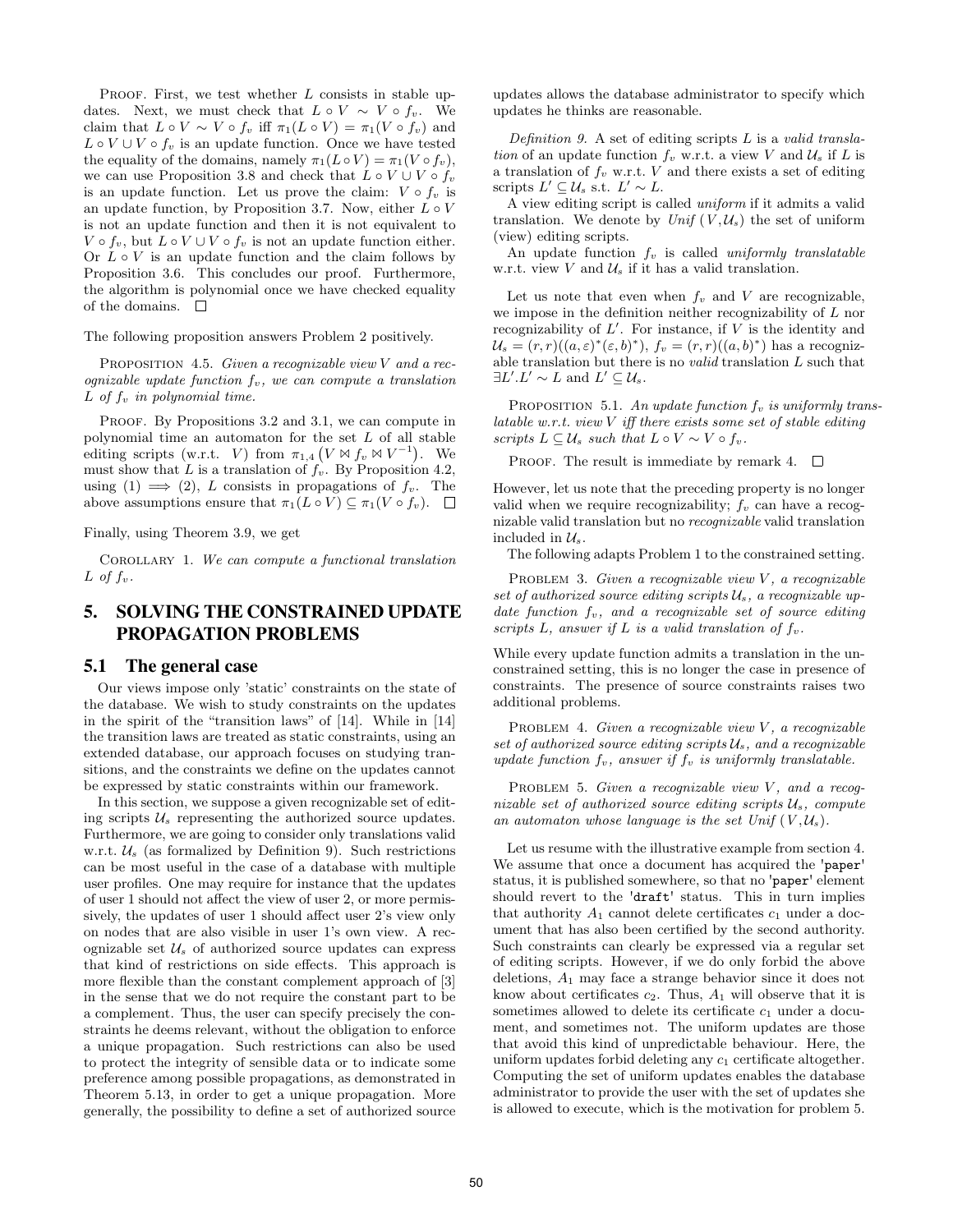### *Negative results in the general setting.*

PROPOSITION 5.2. Testing uniform translatability is undecidable, even when  $f_v$  is recognizable.

PROOF. Let  $V$  be the view that does not hide anything:  $V = (\bigcup_{a \in \Sigma} (a, a))^*$ . Suppose  $f_v$  uses no relabelings, only deletions and insertions:  $f_v \subseteq (\Sigma \times \{\varepsilon\} \cup \{\varepsilon\} \times \Sigma)^*$ . Then the problem is equivalent to the problem of testing the inclusion of a functional word transducer  $(f_v)$  into an arbitrary word transducer  $(\mathcal{U}_s)$ , which is undecidable [4]. This proves also that testing uniform translatability remains undecidable when we require translation to be recognizable. The question remains open when we require also recognizability of  $L' \subseteq \mathcal{U}_s$  such that  $L \sim L'.$ 

Note that with the same proof, for  $L = f_v$ , we get the undecidability of problem 3. However, if the input is some  $L \subseteq \mathcal{U}_s$ , it becomes decidable in polynomial time once the domains are verified equal, using proposition 4.4.

PROPOSITION 5.3. Given a recognizable view V, Unif  $(V, \mathcal{U}_s)$ is not recognizable, and its emptiness is undecidable.

Consequently, computing the set of uniform editing scripts seems unfeasible in general, and therefore, we look for restrictions that allow to tackle these problems.

#### *Single updates.*

The simplest restriction will be to study translatability of single editing script instead of more general update functions. For that limited setting, the previous problems become decidable.

PROPOSITION 5.4. Testing uniform translatability of a view editing script  $u_v$  is decidable. Furthermore, we can compute in polynomial time a recognizable set L of editing scripts such that [L] is the set of (valid) propagations of  $u_v$ .

PROOF. The set of valid propagations is equivalent to  $\mathcal{U}_s \cap \pi_{1,4}(V \bowtie [u_v] \bowtie V^{-1})$  by Lemma 4.2, using  $(1) \Leftrightarrow (2)$ . Those results can also be considered a consequence of Propositions 5.9 and 5.10.  $\Box$ 

The previous results might however be misleading in the sense that one could suppose the difficulty to stem from  $\mathcal{U}_s$ 's not being closed under equivalence. The following undecidability result that holds for  $\mathcal{U}_s$  over alphabet  $\Sigma_\varepsilon \times \Sigma$  dismisses such misconceptions. Intuitively, even when  $\mathcal{U}_s$  has no deletions, V may have deletions, so that  $\mathcal{U}_s \circ V$  needs not be recognizable.

One could have supposed that solving problem 5 dynamically rather than statically would be easier: one does not need to compute all the uniform updates, but only those possible from the current state of the (non-materialized) view document. The following proposition puts paid to any such hope. We cannot tackle Problem 5 by fixing the initial document  $t$  and asking for the set of all uniform view editing scripts u such that  $\pi_1(u) = t$ . Fix a tree t over  $\Sigma$ , the tree that consists in a single node  $r$  for instance. Even when we require  $\mathcal{U}_s$  to consist only in editing scripts without deletions, i.e., trees over  $\Sigma_{\varepsilon} \times \Sigma$ ,

PROPOSITION 5.5. The problem (with input V and  $\mathcal{U}_s$ ) of deciding 'universality' of the set  $\{t' \in Unif(V, U_s) \mid$  $\pi_1(t') = t$  (more exactly, testing whether it is equal to the co-domain of the view) is undecidable.

Since our target is a translation of update functions, we look for a less drastic restriction than single updates. What makes translatability decidable for a single (view) editing script  $u<sub>v</sub>$  is the possibility to compute a recognizable language for the equivalence class of  $u<sub>v</sub>$ . The next section defines a class of update functions that guarantees that property, while remaining powerful enough to express most reasonable update functions.

### 5.2 K-synchronized updates

Equivalence of editing scripts deals with commuting consecutive insertions and deletions. For that reason, we must control those commutations to prevent the closure under equivalence from attaining languages that are not recognizable.

Definition 10. Given a natural  $k \geq 1$ , an editing script t is k-synchronized if for every sequence  $n_1, n_2, \ldots n_{k+1}$  of nodes in  $N_t$  such that for all  $j \leq k$ ,  $(n_j, n_{j+1}) \in \prec_t$ , and for all  $j \leq k+1, \lambda_t(n_j) \in {\varepsilon} \times \Sigma$ , there is some node  $n' \in N_t$ such that  $(n_1, n') \in \prec_t, (n', n_{k+1}) \in \prec_t$ , and  $\lambda_t(n') \in \Sigma \times \Sigma$ .

This means that, among the children of the same node, there cannot be more than  $k$  inserting nodes without a node tagged with a relabeling between them. A set of editing scripts is  $k$ -synchronized if it consists in  $k$ -synchronized editing scripts. A set of editing scripts is synchronized if it is k-synchronized for some k.

Remark 5. This notion is monotone: if a (set of) editing script(s) is k-synchronized, then it is  $k'$  synchronized for all  $k' > k$ .

#### *General properties.*

PROPOSITION 5.6. There exists a polynomial p such that a recognizable set L of editing scripts is synchronized iff it is  $p(n)$ -synchronized,

This, with remark 5, allows to test in polynomial time whether a recognizable set of editing scripts is synchronized.

PROPOSITION 5.7. Fix  $k \in \mathbb{N}$ . Given a recognizable set L of k-synchronized editing scripts,  $[L]$  is a recognizable set of k-synchronized editing scripts.

PROOF. This can be proved using classical constructions on automata. The core of the proof is that we must remember a finite information (corresponding to the insertions) between two siblings labeled with a relabeling.  $\square$ 

We could also define a normal form for the document, shifting all deletions to the left and insertions to the right as far as possible for instance: such a normalization of a recognizable set L of k-synchronized editing scripts would be recognizable.

Remark  $6$ . When  $L$  is a recognizable set of editing scripts given by an automaton, one can compute an automaton for the set  $\{t \in L \mid t \text{ is } k\text{-synchronized }\}$ . We will denote this set by  $KSync(L)$ .

*Notation 1.* Given a recognizable view V and  $k \geq 0$ , we denote by  $\mathcal{U}_V^k$  the set of all editing scripts  $u_s$  such that the editing script induced by  $u_s$  on view V is k-synchronized.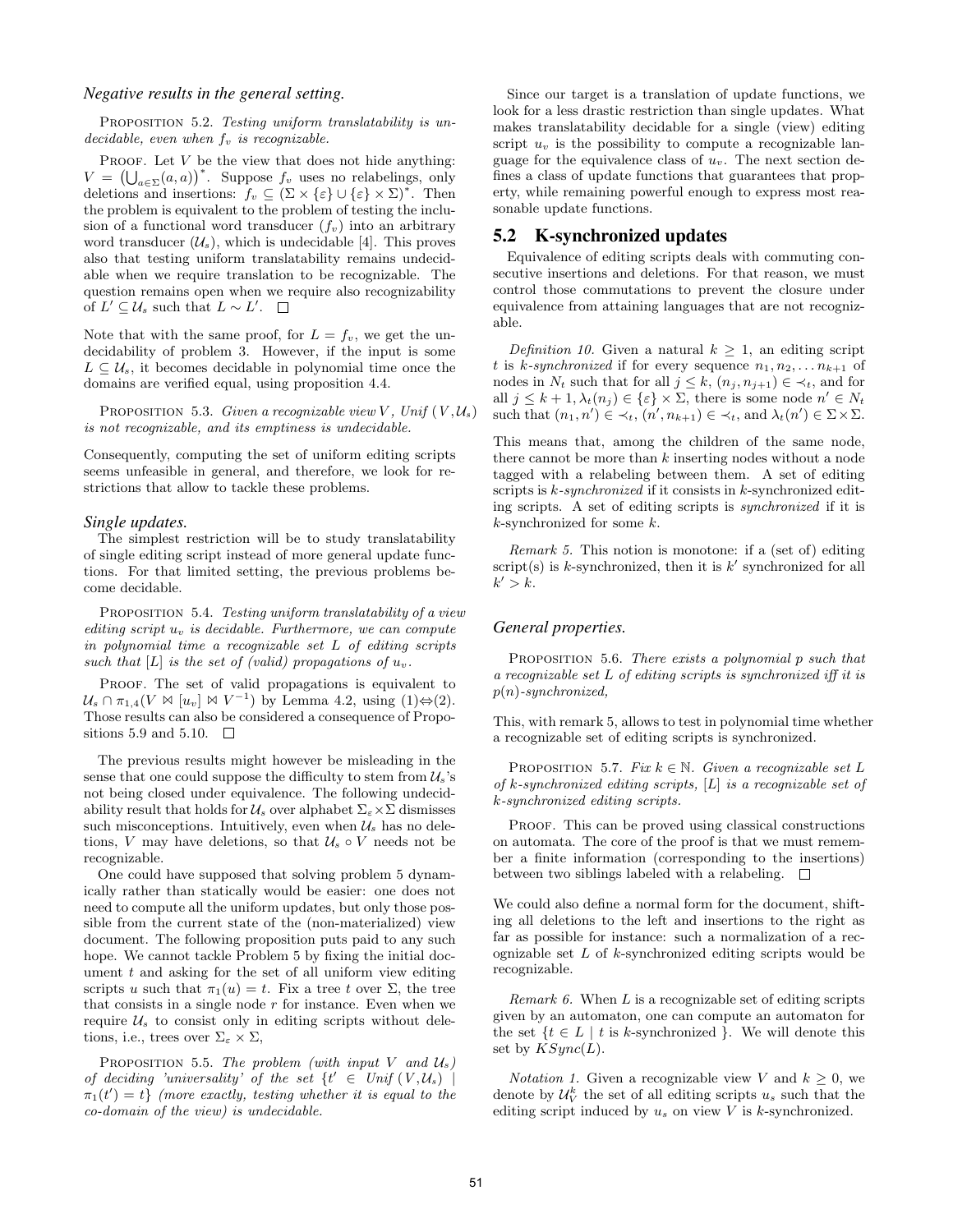We have a result of the same flavour as the above remark:

PROPOSITION 5.8. When  $L$  is a recognizable set of editing scripts given by an automaton, one can compute an automaton for the set  $L \cap \mathcal{U}_V^k$ .

#### *Uniform updatability for synchronized updates.*

PROPOSITION 5.9 (PROBLEM 4). Testing uniform translatability of an update function  $f_v$  of k-synchronized editing scripts is decidable.

PROOF. In that setting,  $[V \circ f_v]$  is a recognizable set of ksynchronized editing scripts. Furthermore, if we take  $L_2 =$  $KSync(\mathcal{U}_s \circ V), f_v$  is uniformly translatable iff  $[V \circ f_v] \subseteq$ [ $L_2$ ]. Moreover, one can compute an automaton for  $[L_2]$  by Remark 6 and Proposition 5.7.  $\Box$ 

PROPOSITION 5.10. When  $f_v$  is a recognizable set of  $k$ synchronized editing scripts and V is a recognizable view, we can compute an automaton for its propagations.

PROOF. This proposition holds whenever  $[f_v]$  is a recognizable language. By proposition 5.7, this is the case when  $f_v$  is k-synchronized. The set of valid propagations is equivalent to  $\mathcal{U}_s \cap \pi_{14}(V \bowtie [f_v] \bowtie V^{-1})$  by proposition 4.2, using  $(1) \Leftrightarrow (2)$ . Note that in fact this result implies proposition 5.9  $\Box$ 

THEOREM 5.11 (PROBLEM 5). When  $\mathcal{U}_s \subseteq \mathcal{U}_V^k$ , i.e., the set of authorized editing scripts is such that the editing scripts it induces on the views are k-synchronized, we can compute an automaton for the set of all uniform view editing scripts.

We may be interested also in restricting the set of authorized editing scripts. For instance, given a fixed view  $V$ , one may wish the set  $\mathcal{U}_s$  to be such that every view editing script  $u<sub>v</sub>$  has a unique propagation from each source document:

Definition 11. A set of source editing scripts  $\mathcal{U}_s$  is Vunambiguous if  $\forall u_s, u'_s \in \mathcal{U}_s$  such that  $\pi_1(u_s) = \pi_1(u'_s)$ , either  $u_s \sim u'_s$  or  $u_s \circ V$  and  $u'_s \circ V$  are not equivalent.

Given a recognizable set of (stable) editing scripts  $\mathcal{U}_s$  and a view V, we would like to compute  $\mathcal{U}'_s \subseteq [\mathcal{U}_s]$  such that  $\mathcal{U}'_s \circ V = \mathcal{U}_s \circ V$  and  $\mathcal{U}'_s$  is V-unambiguous.

In general, this disambiguation of  $\mathcal{U}_s$  cannot be achieved.

PROPOSITION 5.12. Testing whether  $\mathcal{U}_s$  is V-unambiguous is undecidable.

We can prove similarly there is no algorithm that can compute a (recognizable) set disambiguating  $\mathcal{U}_s$ . However, for k-synchronized editing scripts, the disambiguation can be achieved.

THEOREM 5.13. Given a view V, and  $\mathcal{U}_s \subseteq \mathcal{U}_V^k$ , we can compute a recognizable set of editing scripts  $\mathcal{U}'_s \subseteq \mathcal{U}_s$  such that  $\mathcal{U}'_s \circ V = \mathcal{U}_s \circ V$  and  $\mathcal{U}'_s$  is V-unambiguous.

To conclude, let us add a few words about our definition for equivalence. Not only does this definition take better account of identifiers and data-values, it also helps incidentally to define the k-synchronized restriction. If we had defined the equivalence as the equality of the relations, i.e., letting t and t' be equivalent if and only if  $\pi_1(t) = \pi_1(t')$  and  $\pi_2(t) = \pi_2(t')$ , we could have adapted most of our results except for this last local restriction on the number of insertions defining which we called "k-synchronized updates".

# 6. CONCLUSION AND FUTURE WORK

We have studied the problem of view update translation for a class of views and a class of update functions defined as recognizable sets of tree alignments. We have established conditions under which the translation is possible (absence of source update constraints and k-synchronized updates), and conditions under which it is not (presence of constraints on source updates). We also give the complexity for most of the translations. Finally, we have shown relationships between such update functions and XQuery Update Facility.

These theoretical results are our first results (together with [35]) on a more ambitious research objective which is to provide a complete framework for view update translation on XML documents. This should include, among others, a user-friendly specification of update functions, algorithms for translating updates, an interface for a system administrator that allows to specify preferences when several translations of the same user update are possible. Let us point out two concrete questions raised by the current work.

So far, we have not considered the actual application of update functions. That is, given a source document  $t$  and an update function f represented as a tree automaton  $A_t$ , how to compute the result of applying  $f$  on  $t$ . A simple solution is to see the automaton as a tree transducer, and use existing efficient algorithms (e.g. based on [2]'s algorithm for word transducers). However, such approach often requires to compute the product of the tree and the automaton  $A_t$ , which essentially is materialization. We rather intend to identify update functions that can apply an update "on the fly" while reading bounded parts of the input tree  $t$  at a time. This can be based on some locality criteria of the update, that is, guarantee that the propagation of any change in the document would not affect distant parts in the document. We believe that this is indeed often the case in real examples.

We also intend to consider more expressive view definition formalisms, allowing for instance for copying and insertion/deletion of internal nodes. We already have some preliminary results for views that delete internal nodes while remaining recognizable.<sup>4</sup>

# 7. REFERENCES

- [1] I. J. Aalbersberg and H. J. Hoogeboom. Decision problems for regular trace languages. In 14th International Colloquium on Automata, languages and programming, pages 250–259, London, UK, 1987. Springer-Verlag.
- [2] C. Allauzen and M. Mohri. An optimal pre-determinization algorithm for weighted transducers. Theoretical Computer Science, 328(1–2):3–8, 2004.
- [3] F. Bancilhon and N. Spyratos. Update semantics of relational views. ACM Trans. Database Syst., 6(4):557–575, 1981.
- [4] J. Berstel. Transductions and context-free languages, volume 38 of Leitfäden der Angewandten Mathematik und Mechanik. B. G. Teubner, Stuttgart, 1979.
- [5] M. Bojańczyk and I. Waluciewicz. Forest algebras. In "Logic and Automata". Amsterdam University Press, 2007.

<sup>&</sup>lt;sup>4</sup>It is illustrated, e.g., in [23] that unlimited deletion of internal nodes leads to loss of recognizability.